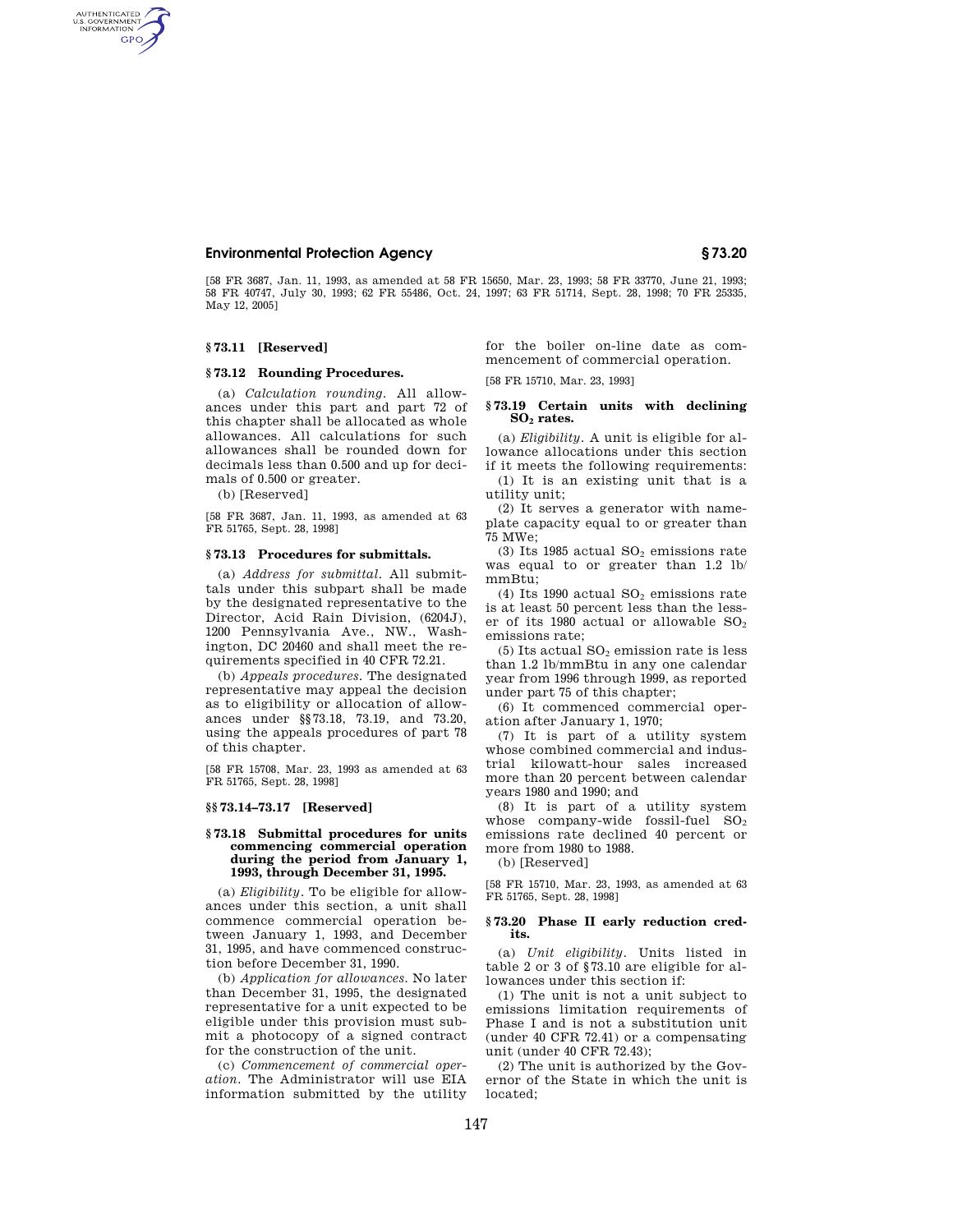(2) A report listing all units in the utility system, each fossil fuel-fired content for calendar year 1980, and each generator's total electrical genother).

(d) *Request for allowances.* (1) The designated representative of the requesting unit shall submit the request for allowances according to the procedures of §73.13 and shall include the following information:

(i) The calendar year for which credits for reductions are requested and the

**§ 73.20 40 CFR Ch. I (7–1–10 Edition)** 

twenty percent between January 1, 1980, and December 31, 1985; and

(4) The unit is part of a utility system that during calendar years 1985 through 1987 had a weighted capacity factor for all coal-fired units in the system of less than fifty percent. The weighted capacity factor is equal to:

# Sum of all coal generators' nameplate capacity x 8760

(b) *Emissions reductions eligibility.* Sulfur dioxide emissions reductions eligible for allowance credits at units eligible under paragraph (a) of this section must meet the following requirements:

(3) The unit is part of a utility system (which, for the purposes of this section only, includes all generators operated by a single utility, including generators that are not fossil fuelfired) that has decreased its total coalfired generation, as a percentage of total system generation, by more than

(1) Be made no earlier than calendar year 1995 and no later than calendar year 1999; and

(2) Be due to physical changes to the plant or are a result of a change in the method of operating the plant including but not limited to changing the type or quality of fuel being burned.

(c) *Initial certification of eligibility.*  The designated representative of a unit that seeks allowances under this section shall apply for certification of unit eligibility prior to or accompanying a request for allowances under paragraph (d) of this section. A completed application for this certification shall be submitted according to §73.13 and shall include the following:

(1) A letter from the Governor of the State in which the unit is located authorizing the unit to make reductions in sulfur dioxide emissions; and

unit's fuel consumption and fuel heat eration for calendar years 1980 and 1985 (including all generators, whether fossil fuel-fired, nuclear, hydroelectric or actual  $SO<sub>2</sub>$  emissions and fuel consumption in that year;

(ii) A letter signed by the designated representative stating and documenting the specific physical changes to the plant or changes in the method of operating the plant (including but not limited to changing the type or quality of fuel being burned) which resulted in the reduction of emissions; and

(iii) A letter signed by the designated representative certifying that all photocopies are exact copies.

(2) The designated representative shall submit each request for allowances no later than March 1 of the calendar year following the year in which the reductions were made.

(e) *Allowance allocation.* The Administrator will allocate allowances to the eligible unit upon satisfactory submittal of information under paragraphs (c) and (d) of this section in the amount calculated by the following equations. Such allowances will be allocated to the unit's 2000 future year subaccount.

(1) ''Prior year'' means a single calendar year selected by the eligible unit from 1995 to 1999 inclusive.

(2) One ''credit'' equals one ton of eligible  $SO<sub>2</sub>$  emissions reductions.

(3) ''ERC units'' are units eligible for early reduction credits, and ''non-ERC units'' are fossil fuel-fired units that are part of the same operating system but are not eligible for early reduction credits.

(4) For any unit that did not operate during 1990, the unit's 1990  $SO<sub>2</sub>$  emission rate will be equal to the weighted average emission rate of all of the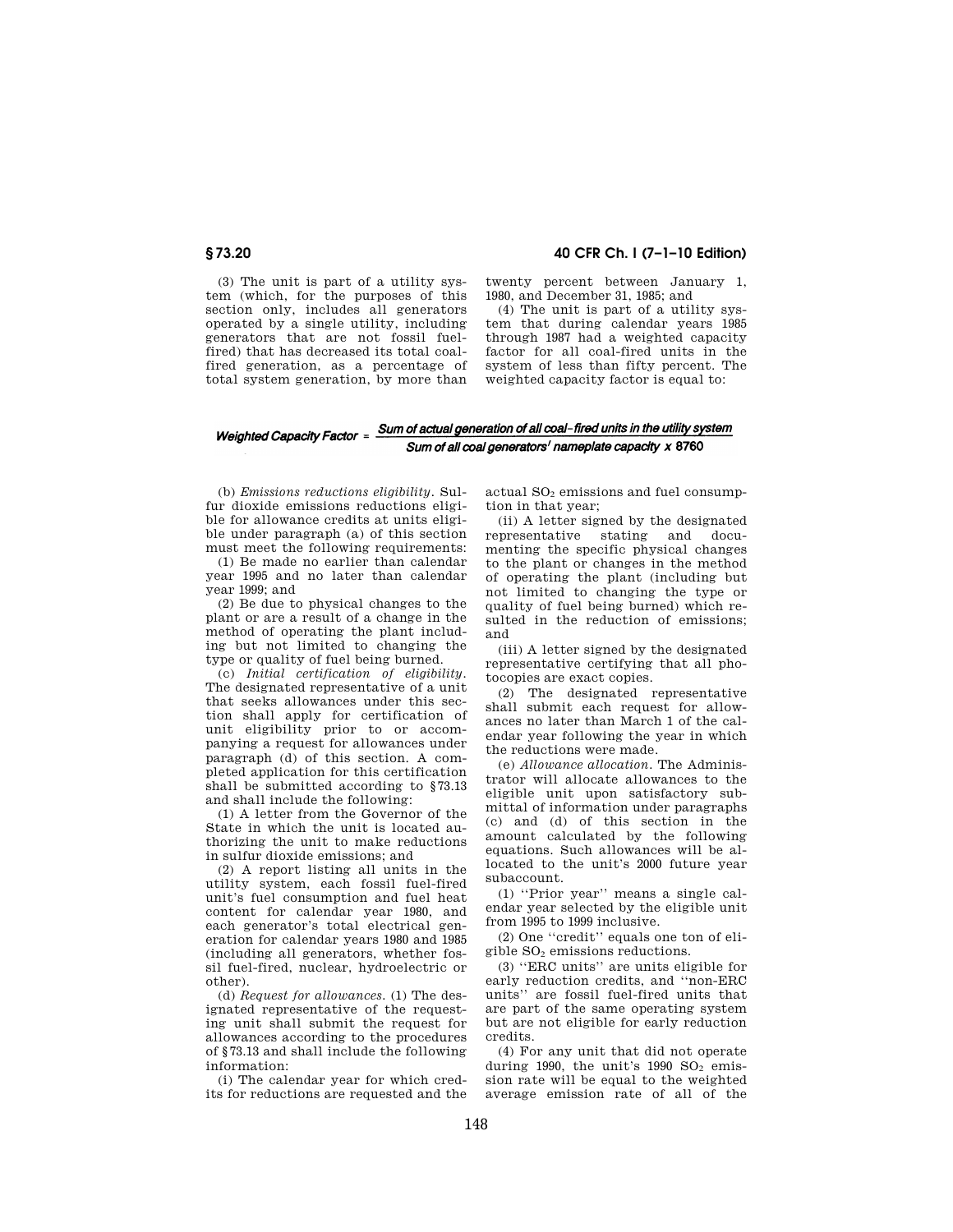## **Environmental Protection Agency § 73.20**

other units at the same source that did operate during 1990.

(5) Early reduction credits will be calculated at the unit level, subject to the restrictions in paragraph (e)(6) of this section.

(6) The number of credits for eligible Phase II units will be calculated as follows:

(i) *Comparison of the prior year utilization of ERC units to the 1990 utilization,*  *as a percentage of system utilization.* If, as calculated below, system-wide prior year utilization of ERC units exceeds systems-wide 1990 utilization of ERC units on a percentage basis, then paragraphs  $(e)(6)(ii)$  and  $(iii)$  of this section apply. If not, the ERC units are eligible to receive early reduction credits as calculated in paragraph  $(e)(6)(v)(A)$  of this section.



(ii) *Comparison of the prior year average emission rate of all ERC units to the prior year average emission rate of all non-ERC units.* If, as calculated below, the system-wide average  $SO<sub>2</sub>$  emission rate of ERC units exceeds that of nonERC units, then a unit's prior year utilization will be restricted in accordance with paragraph  $(e)(6)(iv)$  of this section. If not, then paragraph (iii) of this section applies.

ERC unit prior year  $\frac{1}{2}$  =  $\frac{ERC}{ERC}$  units emissions rate  $\frac{1}{2}$  Heat input<sub>prior year</sub> (in mmBtu)

Non-ERC unit prior year  $\frac{2}{\sqrt{1-\frac{1}{2} m n^2}}$  SO<sub>2</sub> emissions <sub>prior year</sub> (in pounds)<br>emissions rate  $\frac{2}{\sqrt{1-\frac{1}{2} m n^2}}$  Heat input<sub>prior year</sub> (in mmBtu)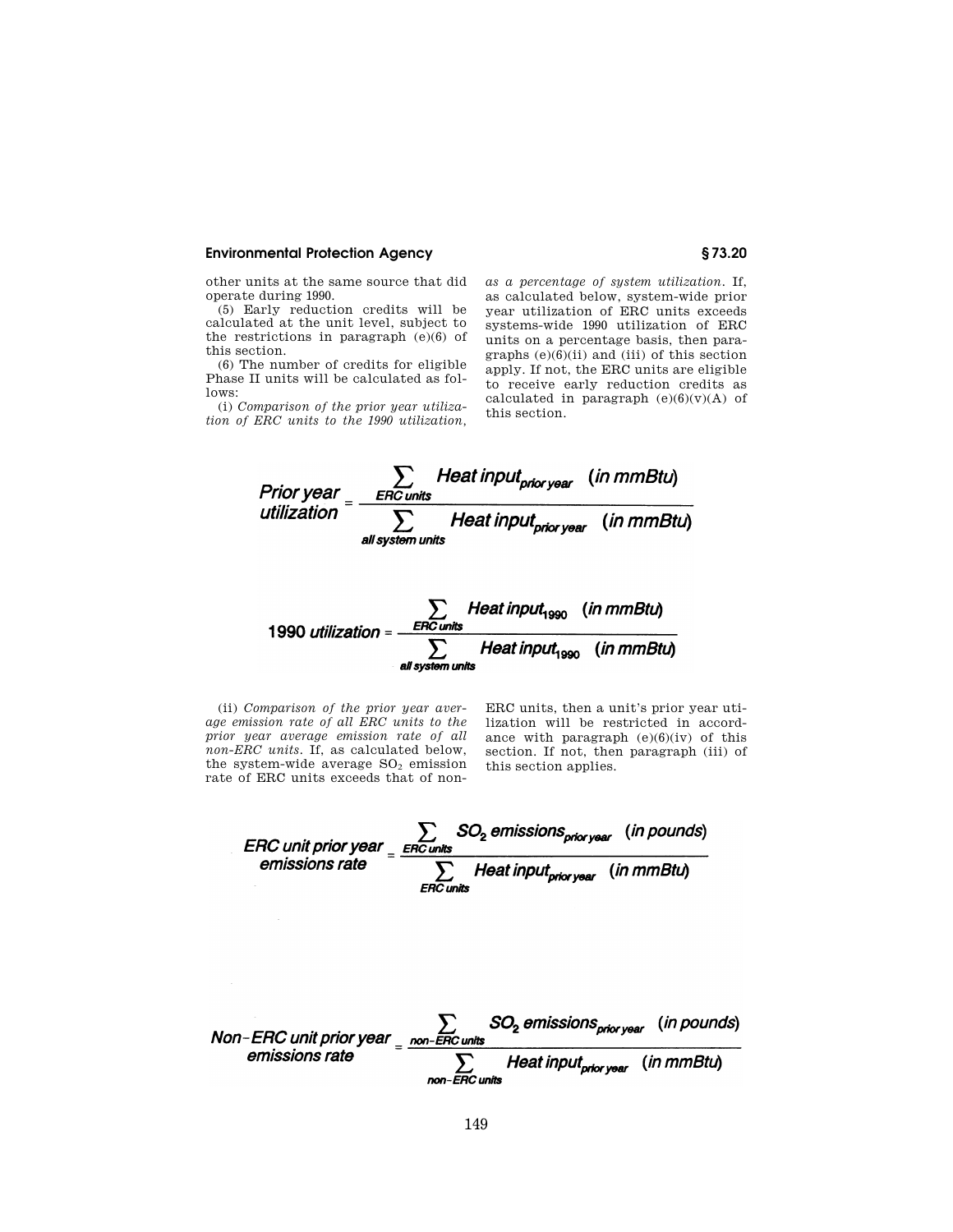# **§ 73.20 40 CFR Ch. I (7–1–10 Edition)**

(iii) *Comparison of the emission rate of the non-ERC units in the prior year to the emission rate of the non-ERC units in 1990.* If, as calculated in paragraph (ii) of this section, the prior year system average non-ERC  $SO<sub>2</sub>$  emission rate increases above the 1990 system average non-ERC SO<sub>2</sub> emission rate, as calculated below, then a unit's prior year utilization will be restricted in accordance with paragraph  $(e)(6)(iv)$  of this section. If not, the ERC units are eligible to receive early reduction credits as calculated in paragraph  $(e)(6)(v)(A)$ of this section.



(iv) *Calculation of the utilization limit for restricted units.* The limit on utilization for each unit eligible for early reduction credits subject to paragraphs  $(e)(6)$  (ii) and (iii) of this section will be calculated as follows:



This result, expressed in million Btus, is the restricted utilization of the ERC unit to be used in the calculation of early reduction credits in paragraph  $(e)(6)(v)(B)$  of this section.

(v)(A) *Calculation of the unit's early reduction credits where the unit's prior year utilization is not restricted.* 



(B) *Calculation of the unit's early reduction credits where the unit's prior year utilization is restricted.*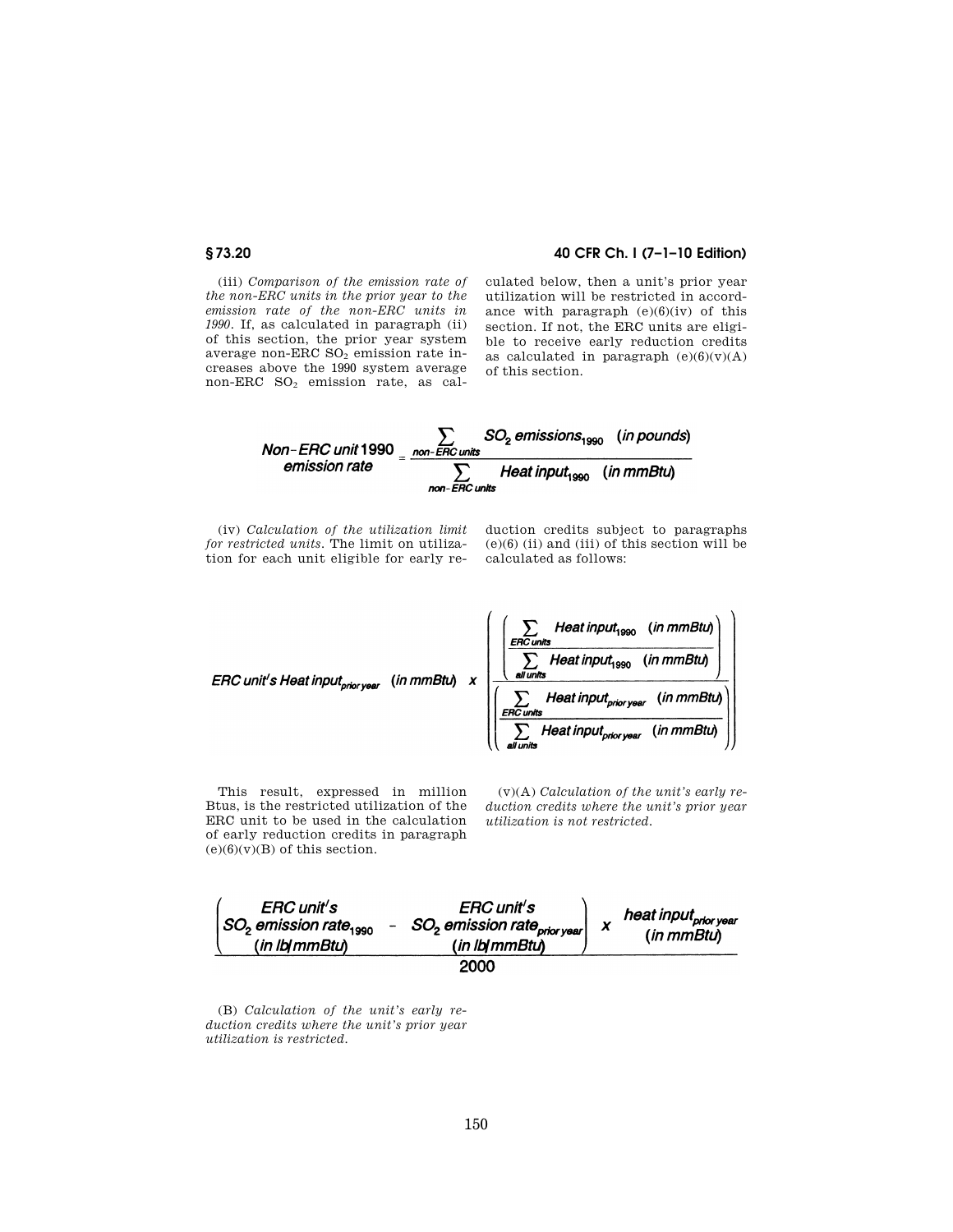# **Environmental Protection Agency § 73.20**



(vi) The Administrator will allocate to the ERC unit allowances equal to the lesser of the calculated number of credits in paragraphs  $(e)(6)(v)$  (A) or  $(B)$ of this section and the following limitation:



(f) *Allowance loan program*—(1) *Eligibility.* Units eligible for Phase II early reduction credits under paragraph (a) of this section are eligible for allowances under this paragraph (f) if the weighted average emission rate (based

on heat input) for the prior year for all of the affected units in the unit's dispatch system was less than the systemwide weighted average emission rate for 1990. The weighted average emission rate shall be calculated as follows:

$$
Weighted Average Emission Rate = \frac{\sum Unit Emission Rate \times Unit Utilization (inmmBtu)}{\sum Unit Utilization}
$$

For the purposes of this calculation, the unit's dispatch system will be the dispatch system as it existed as of November 15, 1990.

(2) *Allowance Calculation.* Allowances under this paragraph (f) shall be calculated as follows:

Unit Allowances = 
$$
\begin{bmatrix} 1.75 - \text{Greatest of 1990 emission rate or} \\ \text{Prior year emission rate} \end{bmatrix} \times \text{Prior year utilization/2000}
$$

(3) *Allowance Loan.* (i) The number of allowances calculated under paragraph (f)(2) of this section shall be allocated to the unit's year 2000 subaccount.

(ii) The number of allowances calculated under paragraph (f)(2) of this section shall be deducted, contemporaneously with the allocation under paragraph  $(f)(3)(i)$  of this section, from the unit's year 2015 subaccount.

(iii) Notwithstanding paragraph  $(f)(3)(ii)$  of this section, if the number of allowances to be deducted exceeds the amount of allowances allocated to the unit for the year 2015, allowances in the year 2015 subaccount equal to the amount of allowances allocated to the unit for the year 2015 shall be deducted. In addition to the deduction from the year 2015 subaccount, a sufficient amount of allowances in the year